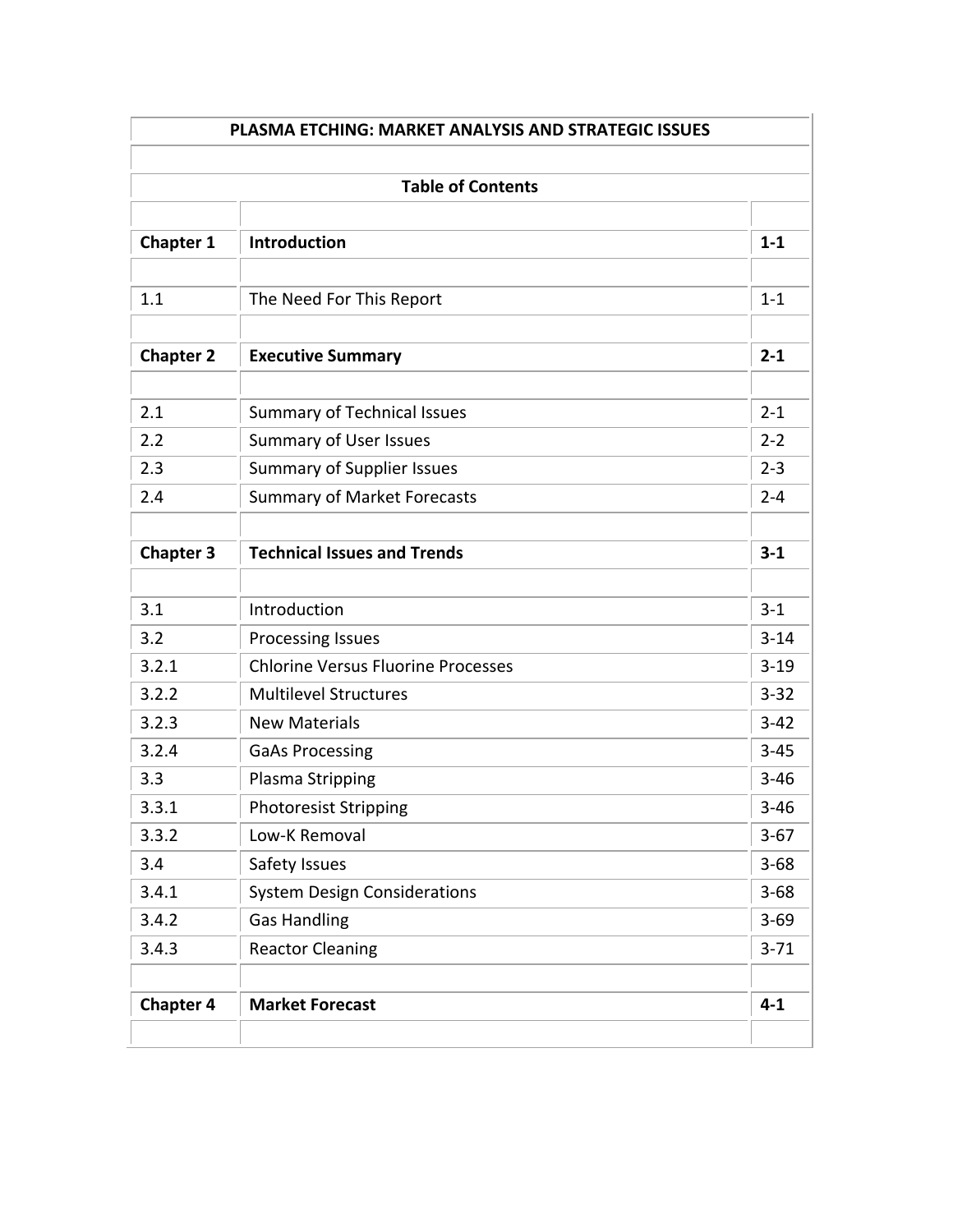| 4.1              | Influence of Technology Trends on the Equipment Market | $4 - 1$  |
|------------------|--------------------------------------------------------|----------|
| 4.2              | <b>Market Forecast Assumptions</b>                     | $4 - 5$  |
| 4.3              | <b>Market Forecast</b>                                 | $4 - 6$  |
|                  |                                                        |          |
| <b>Chapter 5</b> | <b>Strategic Issues: Users</b>                         | $5-1$    |
|                  |                                                        |          |
| 5.1              | <b>Evaluating User Needs</b>                           | $5 - 1$  |
| 5.1.1            | <b>Device Architecture</b>                             | $5 - 1$  |
| 5.1.2            | <b>Wafer Starts and Throughput Requirements</b>        | $5-5$    |
| 5.1.3            | <b>Wafer Size</b>                                      | $5-6$    |
| 5.2              | Benchmarking a Vendor                                  | $5 - 7$  |
| 5.2.1            | Pricing                                                | $5 - 7$  |
| 5.2.2            | <b>Vendor Commitment and Attitudes</b>                 | $5-9$    |
| 5.2.3            | <b>Vendor Capabilities</b>                             | $5 - 10$ |
| 5.2.4            | <b>System Capabilities</b>                             | $5 - 12$ |
| 5.3              | <b>Cost Analysis</b>                                   | $5 - 14$ |
| 5.3.1            | <b>Equipment Price</b>                                 | $5 - 14$ |
| 5.3.2            | <b>Installation Costs</b>                              | $5 - 17$ |
| 5.3.3            | <b>Maintenance Costs</b>                               | $5 - 18$ |
| 5.3.4            | <b>Sustaining Costs</b>                                | $5 - 19$ |
| 5.3.5            | <b>Hidden Costs</b>                                    | $5 - 19$ |
| 5.4              | <b>User - Supplier Synergy</b>                         | $5 - 20$ |
| 5.4.1            | <b>Feedback During Equipment Evaluation</b>            | $5 - 20$ |
| 5.4.2            | <b>Feedback During Device Production</b>               | $5 - 21$ |
|                  |                                                        |          |
| <b>Chapter 6</b> | <b>Strategic Issues: Suppliers</b>                     | $6-1$    |
|                  |                                                        |          |
| 6.1              | Competition                                            | $6 - 1$  |
| 6.2              | <b>Customer Interaction</b>                            | $6 - 3$  |
| 6.2.1            | <b>Customer Support</b>                                | $6 - 3$  |
| 6.2.2            | Cleanroom Needs in the Applications Lab                | $6-6$    |
| 6.3              | <b>Equipment Compatibility in Class 1 Cleanrooms</b>   | $6 - 7$  |
| 6.3.1            | <b>Footprint Versus Serviceability</b>                 | $6 - 7$  |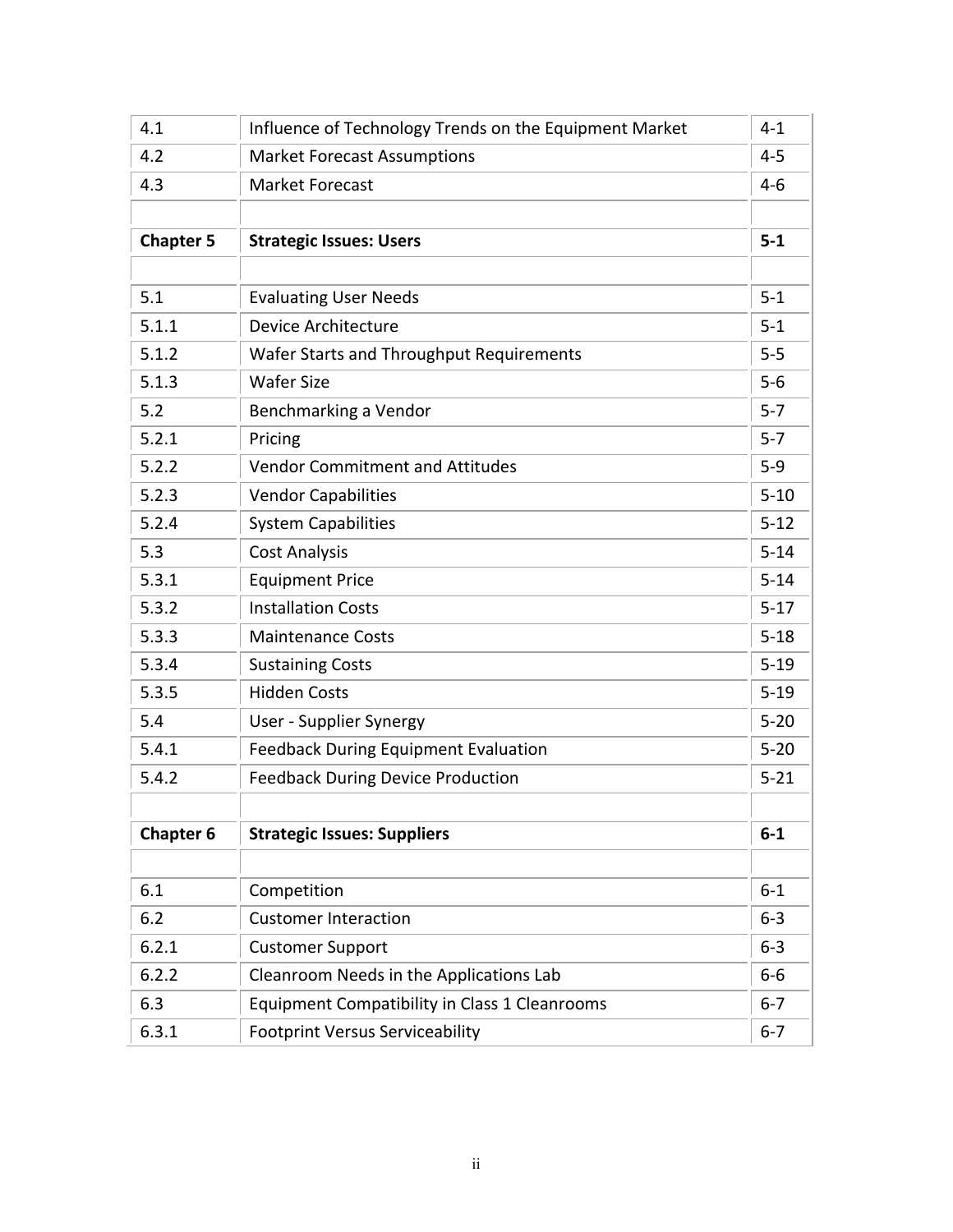| 6.3.2 | <b>Particulate Generation</b>                           | $6 - 7$  |
|-------|---------------------------------------------------------|----------|
| 6.3.3 | Automation                                              | $6 - 17$ |
| 6.3.4 | <b>Etch Tools</b>                                       | $6 - 20$ |
|       |                                                         |          |
|       | <b>List of Figures</b>                                  |          |
|       |                                                         |          |
| 3.1   | Various Enhanced Designs (a) Helicon, (b) Multiple      |          |
|       | ECR, (c) Helical Resonator                              | $3 - 4$  |
| 3.2   | Schematic of Inductively Coupled Plasma Source          | $3 - 6$  |
| 3.3   | Schematic of the HRe Source                             | $3 - 9$  |
| 3.4   | Schematic of the Dipole Magnet Source                   | $3 - 10$ |
| 3.5   | Schematic of Chemical Downstream Etch                   | $3 - 11$ |
| 3.6   | <b>Silicon Trench Structure</b>                         | $3 - 21$ |
| 3.7   | fin/STI Etch Requirements                               | $3 - 34$ |
| 3.8   | <b>FinFET Gate Etch Requirements</b>                    | $3 - 36$ |
| 3.9   | Dual Damascene Dielectric Etch Approaches               | $3 - 38$ |
| 4.1   | Trends in Minimum Feature Size for Dynamic RAMS         | $4 - 4$  |
| 4.2   | Market Shares for Dry Etch Equipment                    | $4 - 7$  |
| 4.3   | Market Shares for Strip Equipment                       | $4 - 10$ |
| 4.4   | Distribution of Etch Sales by Type                      | $4 - 14$ |
| 4.5   | Distribution of Etch Sales by Device                    | $4 - 16$ |
| 4.6   | <b>Geographical Distribution of Equipment Purchases</b> | $4 - 18$ |
| 5.1   | Typical First Year Single Wafer System Cost Analysis    | $5 - 16$ |
| 6.1   | Relationship Between Device Yield and Particles         | $6 - 9$  |
| 6.2   | <b>Sources of Particles</b>                             | $6 - 12$ |
| 6.3   | Relationship Between Die Yield and Chip Size            | $6 - 16$ |
|       |                                                         |          |
|       | <b>List of Tables</b>                                   |          |
|       |                                                         |          |
| 3.1   | <b>Silicon Wafer Usage</b>                              | $3 - 2$  |
| 3.2   | Plasma Source Comparison                                | $3 - 13$ |
| 3.3   | <b>Typical Process Specifications</b>                   | $3 - 18$ |
| 4.1   | Worldwide Dry Etch Market Shares                        | $4 - 8$  |